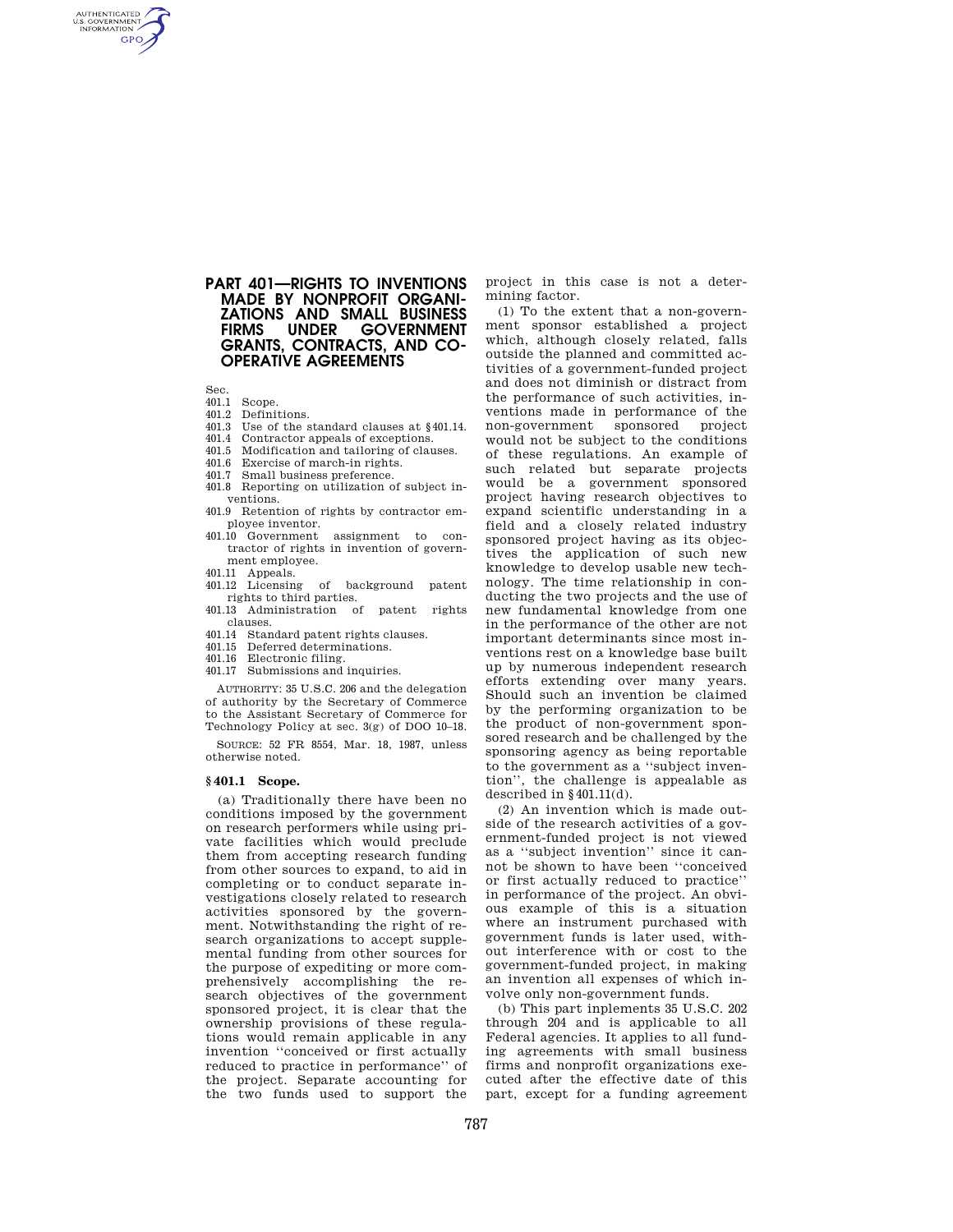# **§ 401.2 37 CFR Ch. IV (7–1–12 Edition)**

made primarily for educational purposes. Certain sections also provide guidance for the administration of funding agreements which predate the effective date of this part. In accordance with 35 U.S.C. 212, no scholarship, fellowship, training grant, or other funding agreement made by a Federal agency primarily to an awardee for educational purposes will contain any provision giving the Federal agency any rights to inventions made by the awardee.

(c) The *march-in* and appeals procedures in §§401.6 and 401.11 shall apply to any march-in or appeal proceeding under a funding agreement subject to Chapter 18 of Title 35, U.S.C., initiated after the effective date of this part even if the funding agreement was executed prior to that date.

(d) At the request of the contractor, a funding agreement for the operation of a government-owned facility which is in effect on the effective date of this part shall be promptly amended to include the provisions required by §§401.3(a) unless the agency determines that one of the exceptions at 35 U.S.C. 202(a)(i) through (iv) §401.3(a)(8) through (iv) of this part) is applicable and will be applied. If the exception at  $§401.3(a)(iv)$  is determined to be applicable, the funding agreement will be promptly amended to include the provisions required by §401.3(c).

(e) This regulation supersedes OMB Circular A–124 and shall take precedence over any regulations dealing with ownership of inventions made by small businesses and nonprofit organizations which are inconsistent with it. This regulation will be followed by all agencies pending amendment of agency regulations to conform to this part and amended Chapter 18 of Title 35. Only deviations requested by a contractor and not inconsistent with Chapter 18 of Title 35, United States Code, may be made without approval of the Secretary. Modifications or tailoring of clauses as authorized by §§401.5 or 401.3, when alternative provisions are used under  $§401.3(a)(1)$  through (4), are not considered deviations requiring the Secretary's approval. Three copies of proposed and final agency regulations supplementing this part shall be submitted to the Secretary at the office

set out in §401.16 for approval for consistency with this part before they are submitted to the Office of Management and Budget (OMB) for review under Executive Order 12291 or, if no submission is required to be made to OMB, before their submission to the FEDERAL REG-ISTER for publication.

(f) In the event an agency has outstanding prime funding agreements that do not contain patent flow-down provisions consistent with this part or earlier Office of Federal Procurement Policy regulations (OMB Circular A–124 or OMB Bulletin 81–22), the agency shall take appropriate action to ensure that small business firms or nonprofit organizations that are subcontractors under any such agreements and that received their subcontracts after July 1, 1981, receive rights in their subject inventions that are consistent with Chapter 18 and this part.

(g) This part is not intended to apply to arrangements under which nonprofit organizations, small business firms, or others are allowed to use governmentowned research facilities and normal technical assistance provided to users of those facilities, whether on a reimbursable or nonreimbursable basis. This part is also not intended to apply to arrangements under which sponsors reimburse the government or facility contractor for the contractor employee's time in performing work for the sponsor. Such arrangements are not considered ''funding agreements'' as defined at 35 U.S.C.  $201(b)$  and  $§401.2(a)$ of this part.

# **§ 401.2 Definitions.**

As used in this part—

(a) The term *funding agreement* means any contract, grant, or cooperative agreement entered into between any Federal agency, other than the Tennessee Valley Authority, and any contractor for the performance of experimental, developmental, or research work funded in whole or in part by the Federal government. This term also includes any assignment, substitution of parties, or subcontract of any type entered into for the performance of experimental, developmental, or research work under a funding agreement as defined in the first sentence of this paragraph.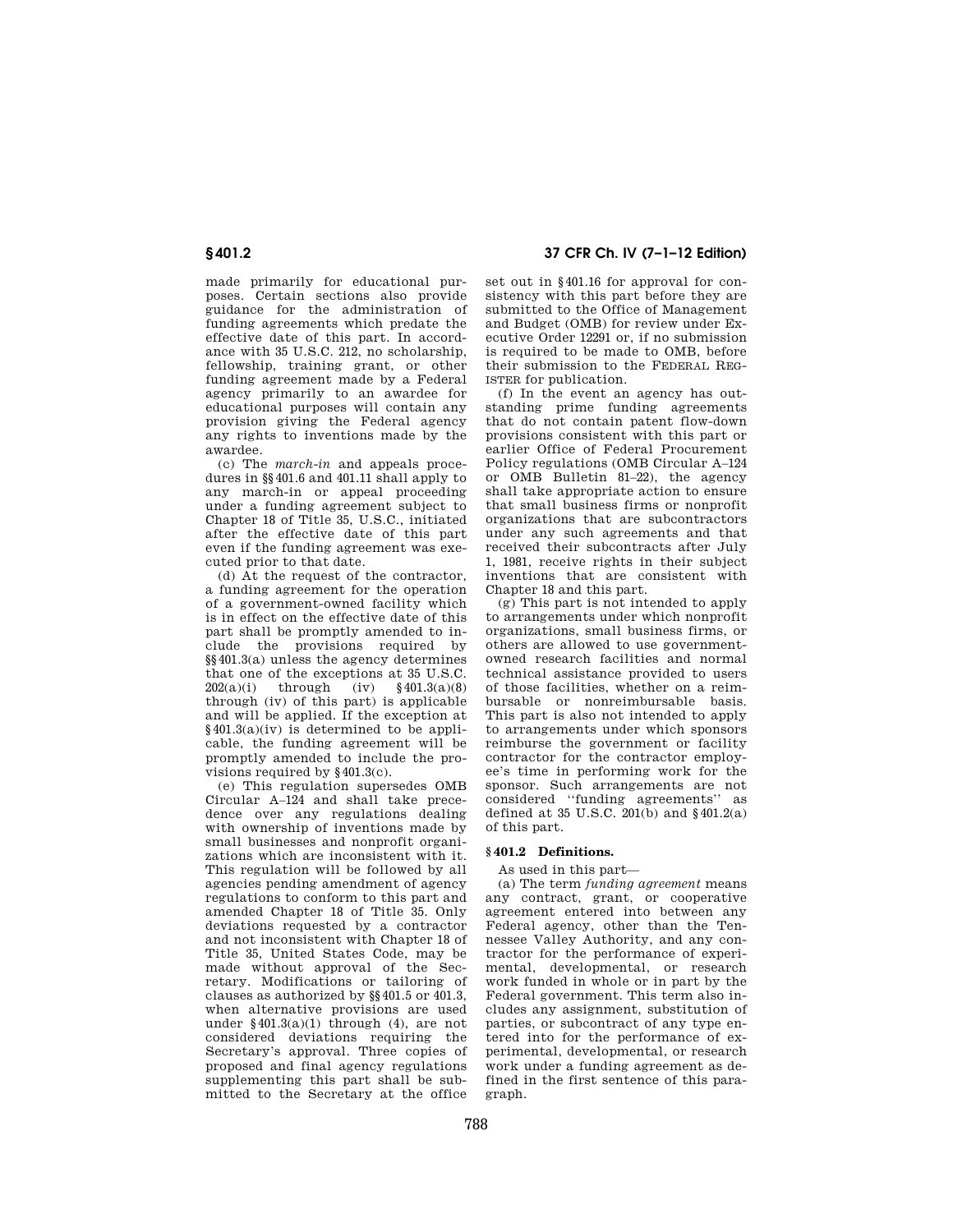(b) The term *contractor* means any person, small business firm or nonprofit organization which is a party to a funding agreement.

(c) The term *invention* means any invention or discovery which is or may be patentable or otherwise protectable under Title 35 of the United States Code, or any novel variety of plant which is or may be protectable under the Plant Variety Protection Act (7 U.S.C. 2321 *et seq.*).

(d) The term *subject invention* means any invention of a contractor conceived or first actually reduced to practice in the performance of work under a funding agreement; provided that in the case of a variety of plant, the date of determination (as defined in section 41(d) of the Plant Variety Protection Act, 7 U.S.C. 2401(d)) must also occur during the period of contract performance.

(e) The term *practical application*  means to manufacture in the case of a composition of product, to practice in the case of a process or method, or to operate in the case of a machine or system; and, in each case, under such conditions as to establish that the invention is being utilized and that its benefits are, to the extent permitted by law or government regulations, available to the public on reasonable terms.

(f) The term *made* when used in relation to any invention means the conception or first actual reduction to practice of such invention.

(g) The term *small business firm* means a small business concern as defined at section 2 of Pub. L. 85–536 (15 U.S.C. 632) and implementing regulations of the Administrator of the Small Business Administration. For the purpose of this part, the size standards for small business concerns involved in government procurement and subcontracting at 13 CFR 121.5 will be used.

(h) The term *nonprofit organization*  means universities and other institutions of higher education or an organization of the type described in section 501(c)(3) of the Internal Revenue Code of 1954 (26 U.S.C. 501(c) and exempt from taxation under section 501(a) of the Internal Revenue Code (26 U.S.C. 501(a)) or any nonprofit scientific or organization

under a state nonprofit organization statute.

(i) The term *Chapter 18* means Chapter 18 of Title 35 of the United States Code.

(j) The term *Secretary* means the Assistant Secretary of Commerce for Technology Policy.

(k) The term *electronically filed* means any submission of information transmitted by an electronic or optical-electronic system.

(l) The term *electronic or optical-electronic system* means a software-based system approved by the agency for the transmission of information.

(m) The term *patent application* or ''application for patent'' includes a provisional or nonprovisional U.S. national application for patent as defined in 37 CFR 1.9 (a)(2) and (a)(3), respectively, or an application for patent in a foreign country or in an international patent office.

(n) The term *initial patent application*  means a nonprovisional U.S. national application for patent as defined in 37 CFR  $1.9(a)(3)$ .

[52 FR 8554, Mar. 18, 1987, as amended at 60 FR 41812, Aug. 14, 1995]

### **§ 401.3 Use of the standard clauses at § 401.14.**

(a) Each funding agreement awarded to a small business firm or nonprofit organization (except those subject to 35 U.S.C. 212) shall contain the clause found in §401.14(a) with such modifications and tailoring as authorized or required elsewhere in this part. However, a funding agreement may contain alternative provisions—

(1) When the contractor is not located in the United States or does not have a place of business located in the United States or is subject to the control of a foreign government; or

(2) In exceptional circumstances when it is determined by the agency that restriction or elimination of the right to retain title to any subject invention will better promote the policy and objectives of Chapter 18 of Title 35 of the United States Code; or

(3) When it is determined by a government authority which is authorized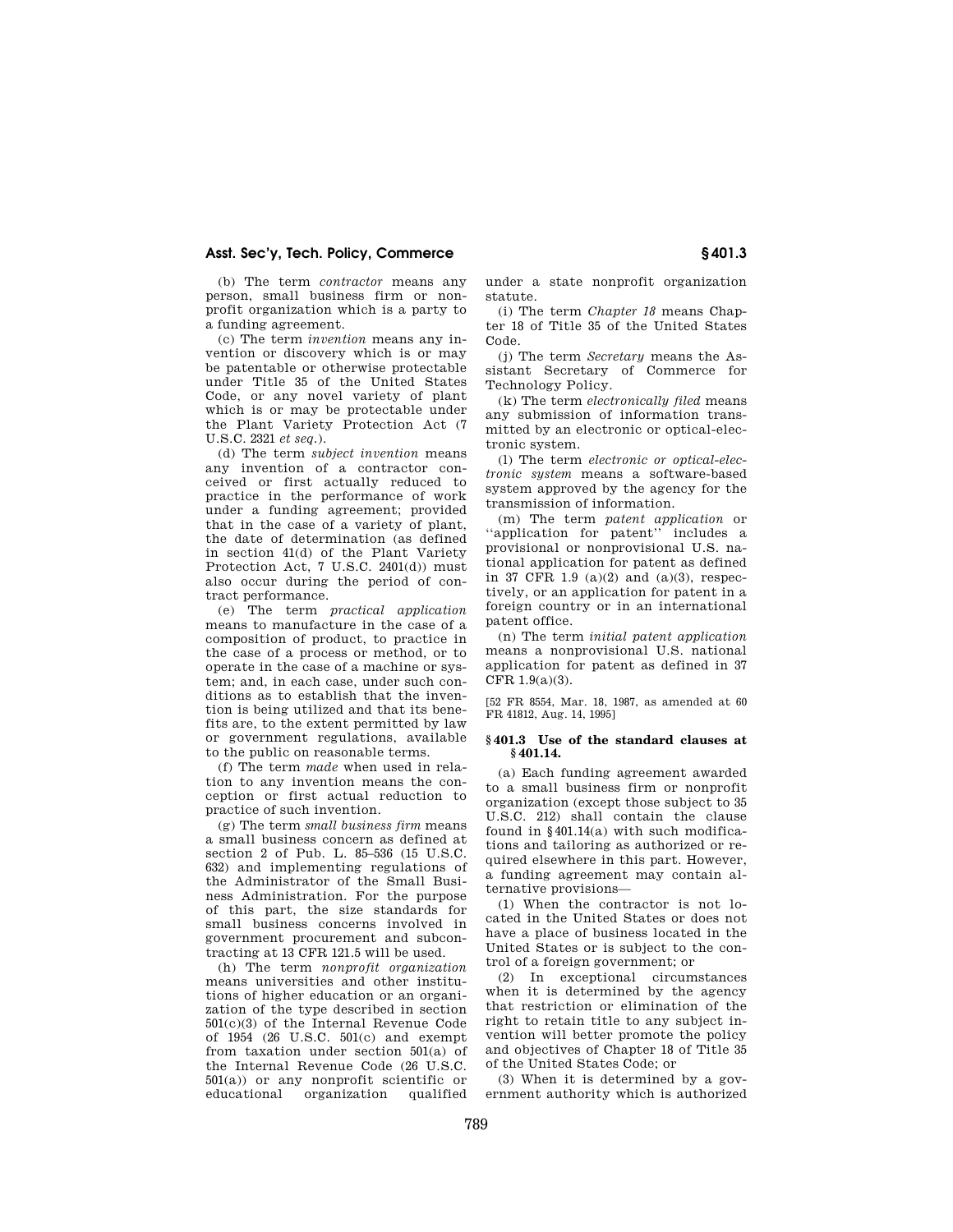by statute or executive order to conduct foreign intelligence or counterintelligence activities that the restriction or elimination of the right to retain title to any subject invention is necessary to protect the security to such activities; or

(4) When the funding agreement includes the operation of the government-owned, contractor-operated facility of the Department of Energy primarily dedicated to that Department's naval nuclear propulsion or weapons related programs and all funding agreement limitations under this subparagraph on the contractor's right to elect title to a subject invention are limited to inventions occurring under the above two programs.

(5) If any part of the contract may require the contractor to perform work on behalf of the Government at a Government laboratory under a Cooperative Research and Development Agreement (CRADA) pursuant to the statutory authority of 15 U.S.C. 3710a, the contracting officer may include alternate paragraph (b) in the basic patent rights clause in §401.14. Because the use of the alternate is based on a determination of exceptional circumstances under §401.3(a)(2), the contracting officer shall ensure that the appeal procedures of §401.4 are satisfied whenever the alternate is used.

(b) When an agency exercises the exceptions at  $\frac{$401.3(a)(2) \text{ or } (3), \text{ it shall}}{3}$ use the standard clause at §401.14(a) with only such modifications as are necessary to address the exceptional circumstances or concerns which led to the use of the exception. For example, if the justification relates to a particular field of use or market, the clause might be modified along lines similar to those described in §401.14(b). In any event, the clause should provide the contractor with an opportunity to receive greater rights in accordance with the procedures at §401.15. When an agency justifies and exercises the exception at  $§401.3(a)(2)$  and uses an alternative provision in the funding agreement on the basis of national security, the provision shall provide the contractor with the right to elect ownership to any invention made under such funding agreement as provided by the Standard Patent Rights Clause

# **§ 401.3 37 CFR Ch. IV (7–1–12 Edition)**

found at §401.14(a) if the invention is not classified by the agency within six months of the date it is reported to the agency, or within the same time period the Department of Energy does not, as authorized by regulation, law or Executive order or implementing regulations thereto, prohibit unauthorized dissemination of the invention. Contracts in support of DOE's naval nuclear propulsion program are exempted from this paragraph.

(c) When the Department of Energy exercises the exception at  $§401.3(a)(4),$ it shall use the clause prescribed at §401.14(b) or substitute thereto with such modification and tailoring as authorized or required elsewhere in this part.

(d) When a funding agreement involves a series of separate task orders, an agency may apply the exceptions at  $§401.3(a)(2)$  or (3) to individual task orders, and it may structure the contract so that modified patent rights provisions will apply to the task order even though the clauses at either §401.14(a) or (b) are applicable to the remainder of the work. Agencies are authorized to negotiate such modified provisions with respect to task orders added to a funding agreement after its initial award.

(e) Before utilizing any of the exceptions in §401.3(a) of this section, the agency shall prepare a written determination, including a statement of facts supporting the determination, that the conditions identified in the exception exist. A separate statement of facts shall be prepared for each exceptional circumstances determination, except that in appropriate cases a single determination may apply to both a funding agreement and any subcontracts issued under it or to any funding agreement to which such an exception is applicable. In cases when  $§401.3(a)(2)$  is used, the determination shall also include an analysis justifying the determination. This analysis should address with specificity how the alternate provisions will better achieve the objectives set forth in 35 U.S.C. 200. A copy of each determination, statement of facts, and, if applicable, analysis shall be promptly provided to the contractor or prospective contractor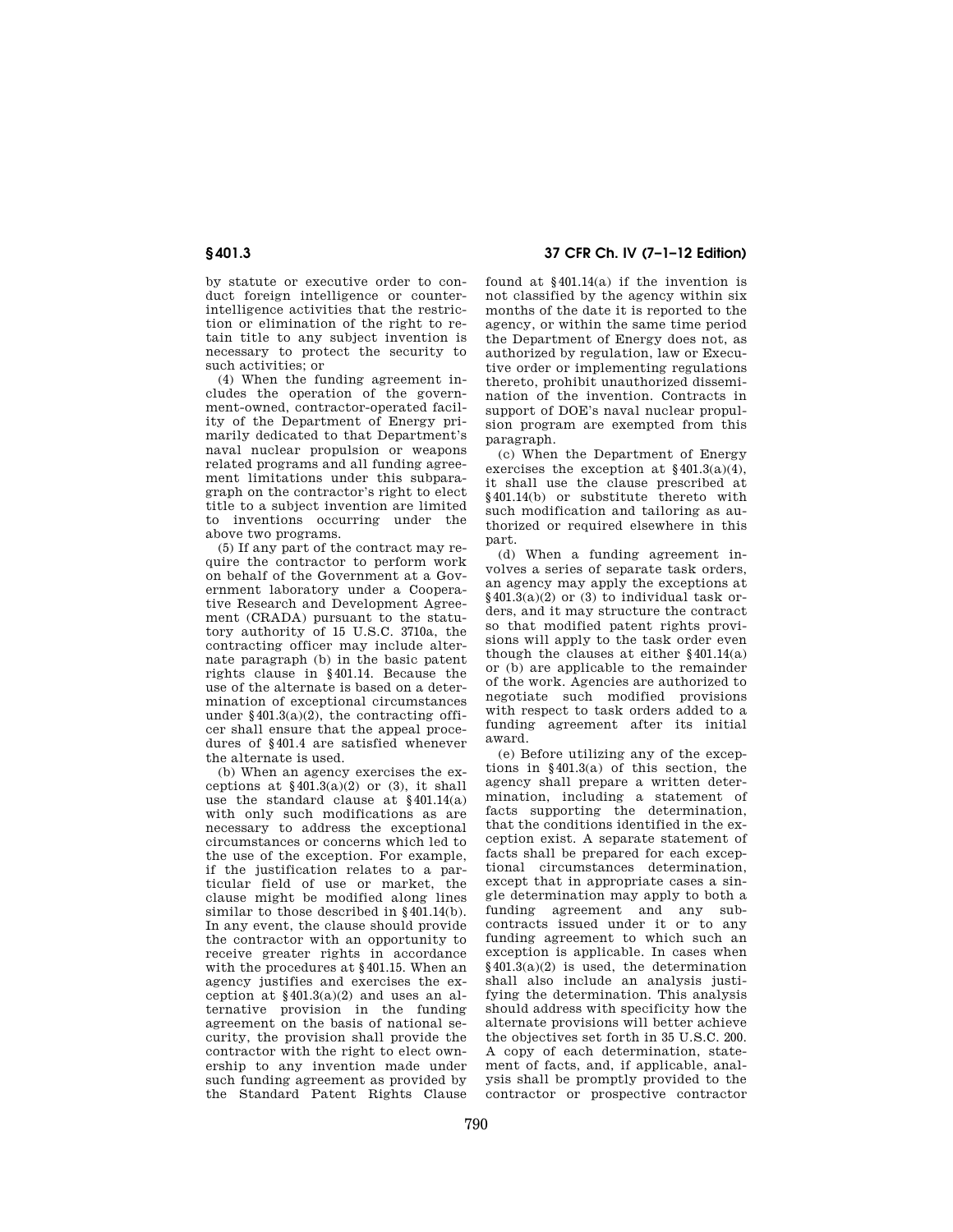along with a notification to the contractor or prospective contractor of its rights to appeal the determination of the exception under 35 U.S.C. 202(b)(4) and §401.4 of this part.

(f) Except for determinations under §401.3(a)(3), the agency shall also provide copies of each determination, statement of fact, and analysis to the Secretary. These shall be sent within 30 days after the award of the funding agreement to which they pertain. Copies shall also be sent to the Chief Counsel for Advocacy of the Small Business Administration if the funding agreement is with a small business firm. If the Secretary of Commerce believes that any individual determination or pattern of determinations is contrary to the policies and objectives of this chapter or otherwise not in conformance with this chapter, the Secretary shall so advise the head of the agency concerned and the Administrator of the Office of Federal Procurement Policy and recommend corrective actions.

(g) To assist the Comptroller General of the United States to accomplish his or her responsibilities under 35 U.S.C. 202, each Federal agency that enters into any funding agreements with nonprofit organizations or small business firms shall accumulate and, at the request of the Comptroller General, provide the Comptroller General or his or her duly authorized representative the total number of prime agreements entered into with small business firms or nonprofit organizations that contain the patent rights clause in this part or under OMB Circular A–124 for each fiscal year beginning with October 1, 1982.

(h) To qualify for the standard clause, a prospective contractor may be required by an agency to certify that it is either a small business firm or a nonprofit organization. If the agency has reason to question the status of the prospective contractor as a small business firm, it may file a protest in accordance with 13 CFR 121.9. If it questions nonprofit status, it may require the prospective contractor to furnish evidence to establish its status as a nonprofit organization.

[52 FR 8554, Mar. 18, 1987, as amended at 69 FR 17301, Apr. 2, 2004]

### **§ 401.4 Contractor appeals of exceptions.**

(a) In accordance with 35 U.S.C. 202(b)(4) a contractor has the right to an administrative review of a determination to use one of the exceptions at  $§401.3(a)$  (1) through (4) if the contractor believes that a determination is either contrary to the policies and objectives of this chapter or constitutes an abuse of discretion by the agency. Paragraph (b) of this section specifies the procedures to be followed by contractors and agencies in such cases. The assertion of such a claim by the contractor shall not be used as a basis for withholding or delaying the award of a funding agreement or for suspending performance under an award. Pending final resolution of the claim the contract may be issued with the patent rights provision proposed by the agency; however, should the final decision be in favor of the contractor, the funding agreement will be amended accordingly and the amendment made retroactive to the effective date of the funding agreement.

(b)(1) A contractor may appeal a determination by providing written notice to the agency within 30 working days from the time it receives a copy of the agency's determination, or within such longer time as an agency may specify in its regulations. The contractor's notice should specifically identify the basis for the appeal.

(2) The appeal shall be decided by the head of the agency or by his/her designee who is at a level above the person who made the determination. If the notice raises a genuine dispute over the material facts, the head of the agency or the designee shall undertake, or refer the matter for, fact-finding.

(3) Fact-finding shall be conducted in accordance with procedures established by the agency. Such procedures shall be as informal as practicable and be consistent with principles of fundamental fairness. The procedures should afford the contractor the opportunity to appear with counsel, submit documentary evidence, present witnesses and confront such persons as the agency may rely upon. A transcribed record shall be made and shall be available at cost to the contractor upon request. The requirement for a transcribed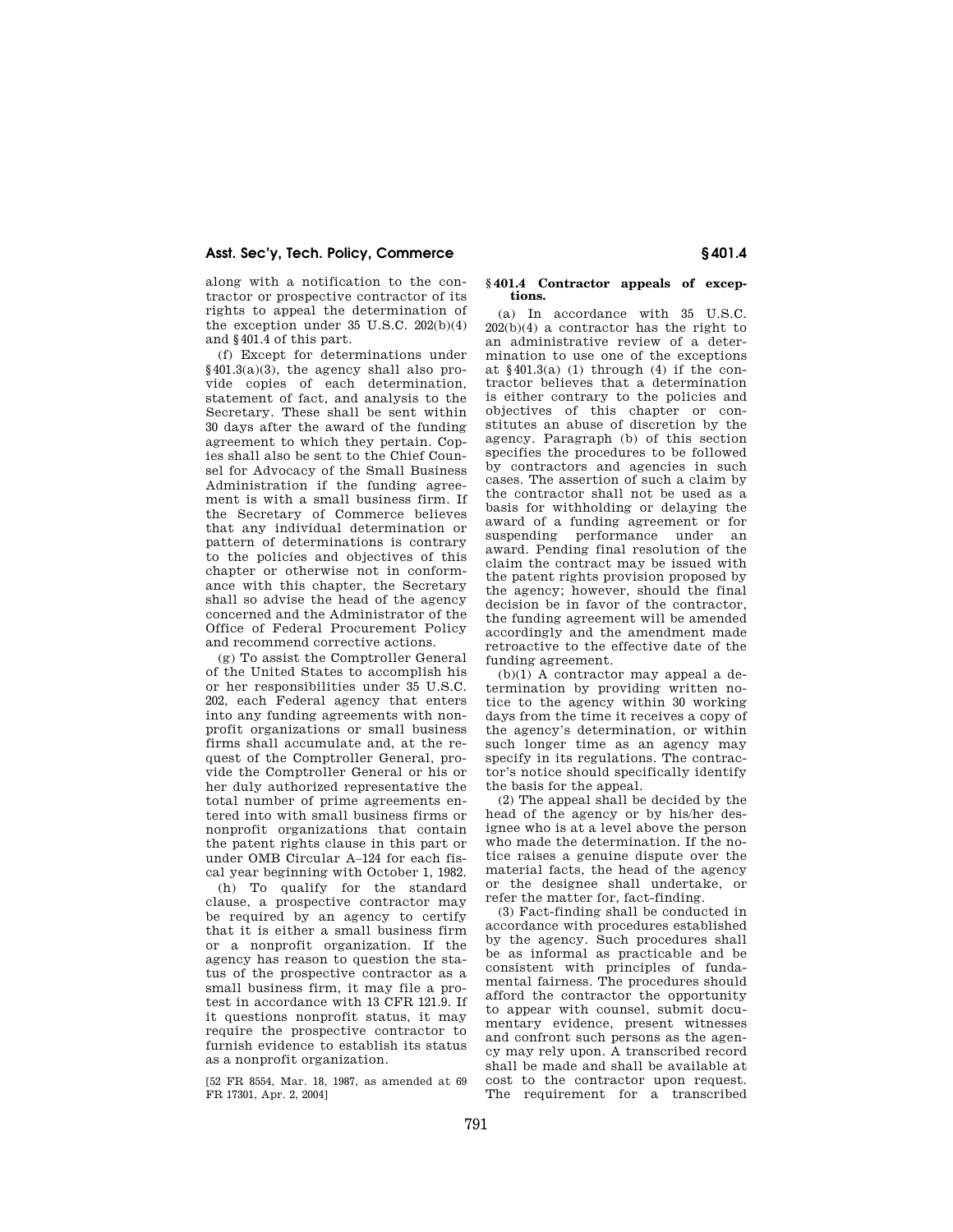record may be waived by mutual agreement of the contractor and the agency.

(4) The official conducting the factfinding shall prepare or adopt written findings of fact and transmit them to the head of the agency or designee promptly after the conclusion of the fact-finding proceeding along with a recommended decision. A copy of the findings of fact and recommended decision shall be sent to the contractor by registered or certified mail.

(5) Fact-finding should be completed within 45 working days from the date the agency receives the contractor's written notice.

(6) When fact-finding has been conducted, the head of the agency or designee shall base his or her decision on the facts found, together with any argument submitted by the contractor, agency officials or any other information in the administrative record. In cases referred for fact-finding, the agency head or the designee may reject only those facts that have been found to be clearly erroneous, but must explicitly state the rejection and indicate the basis for the contrary finding. The agency head or the designee may hear oral arguments after fact-finding provided that the contractor or contractor's attorney or representative is present and given an opportunity to make arguments and rebuttal. The decision of the agency head or the designee shall be in writing and, if it is unfavorable to the contractor shall include an explanation of the basis of the decision. The decision of the agency or designee shall be made within 30 working days after fact-finding or, if there was no fact-finding, within 45 working days from the date the agency received the contractor's written notice. A contractor adversely affected by a determination under this section may, at any time within sixty days after the determination is issued, file a petition in the United States Claims Court, which shall have jurisdiction to determine the appeal on the record and to affirm, reverse, remand, or modify as appropriate, the determination of the Federal agency.

### **§ 401.5 Modification and tailoring of clauses.**

(a) Agencies should complete the blank in paragraph (g)(2) of the clauses at §401.14 in accordance with their own or applicable government-wide regulations such as the Federal Acquisition Regulation. In grants and cooperative agreements (and in contracts, if not inconsistent with the Federal Acquisition Regulation) agencies wishing to apply the same clause to all subcontractors as is applied to the contractor may delete paragraph  $(g)(2)$  of the clause and delete the words ''to be performed by a small business firm or domestic nonprofit organization'' from paragraph  $(g)(1)$ . Also, if the funding agreement is a grant or cooperative agreement, paragraph (g)(3) may be deleted. When either paragraph  $(g)(2)$  or paragraphs (g) (2) and (3) are deleted, the remaining paragraph or paragraphs should be renumbered appropriately.

(b) Agencies should complete paragraph (l), ''Communications'', at the end of the clauses at §401.14 by designating a central point of contact for communications on matters relating to the clause. Additional instructions on communications may also be included in paragraph (l).

(c) Agencies may replace the italicized words and phrases in the clauses at §401.14 with those appropriate to the particular funding agreement. For example, ''contracts'' could be replaced by ''grant,'' ''contractor'' by ''grantee,'' and ''contracting officer'' by ''grants officer.'' Depending on its use, ''Federal agency'' can be replaced either by the identification of the agency or by the specification of the particular office or official within the agency.

(d) When the agency head or duly authorized designee determines at the time of contracting with a small business firm or nonprofit organization that it would be in the national interest to acquire the right to sublicense foreign governments or international organizations pursuant to any existing treaty or international agreement, a sentence may be added at the end of paragraph (b) of the clause at §401.14 as follows: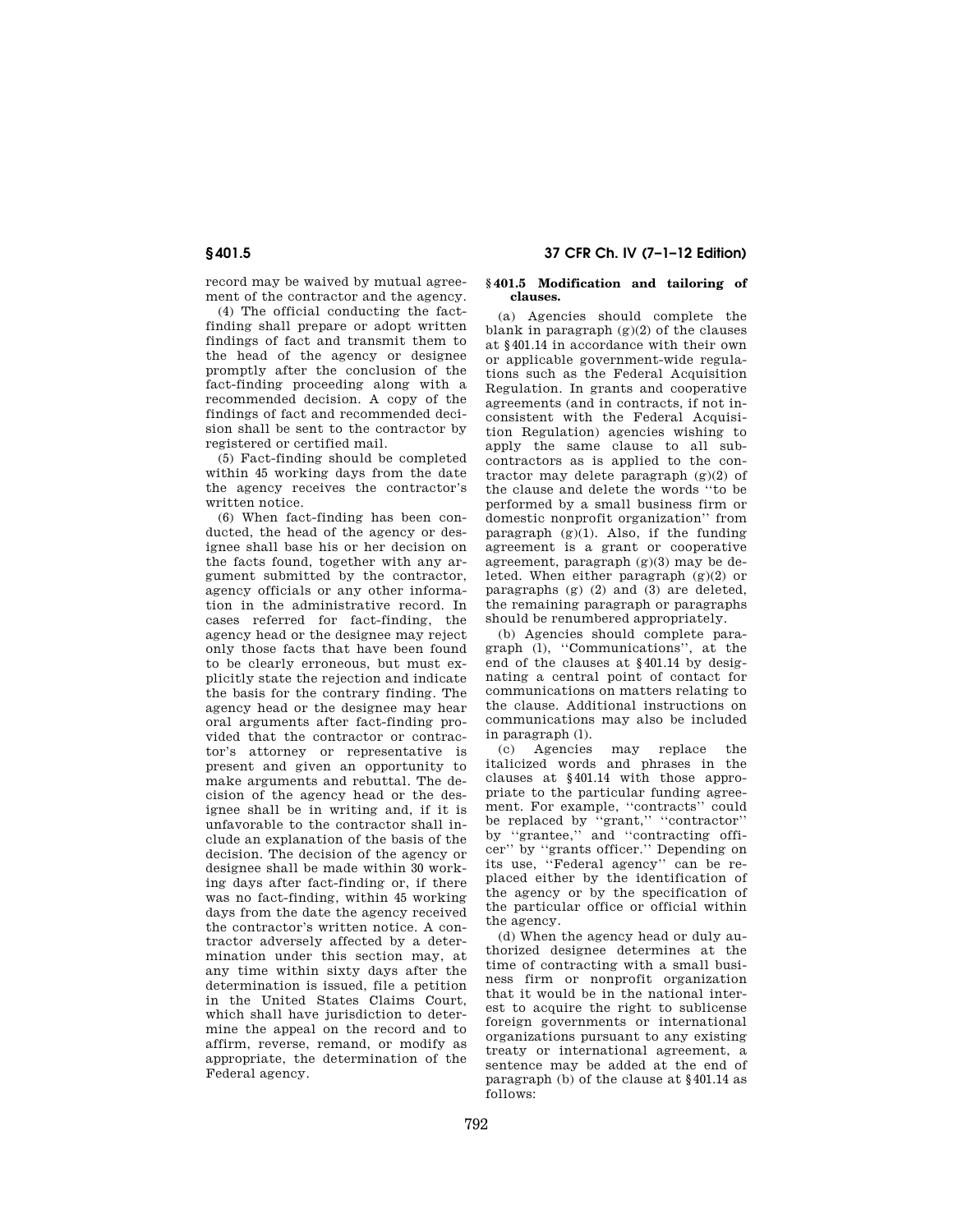This license will include the right of the government to sublicense foreign governments, their nationals, and international organizations, pursuant to the following treaties or international agreements:

 $\overline{\phantom{a}}$ 

The blank above should be completed with the names of applicable existing treaties or international agreements, agreements of cooperation, memoranda of understanding, or similar arrangements, including military agreements relating to weapons development and production. The above language is not intended to apply to treaties or other agreements that are in effect on the date of the award but which are not listed. Alternatively, agencies may use substantially similar language relating the government's rights to specific treaties or other agreements identified elsewhere in the funding agreement. The language may also be modified to make clear that the rights granted to the foreign government, and its nationals or an international organization may be for additional rights beyond a license or sublicense if so required by the applicable treaty or international agreement. For example, in some exclusive licenses or even the assignment of title in the foreign country involved might be required. Agencies may also modify the language above to provide for the direct licensing by the contractor of the foreign government or international organization.

(e) If the funding agreement involves performance over an extended period of time, such as the typical funding agreement for the operation of a government-owned facility, the following language may also be added:

The *agency* reserves the right to unilaterally amend this *funding agreement* to identify specific treaties or international agreements entered into or to be entered into by the government after the effective date of this *funding agreement* and effectuate those license or other rights which are necessary for the government to meet its obligations to foreign governments, their nationals and international organizations under such treaties or international agreements with respect to subject inventions made after the date of the amendment.

(f) Agencies may add additional subparagraphs to paragraph (f) of the clauses at §401.14 to require the contractor to do one or more of the following:

(1) Provide a report prior to the close-out of a funding agreement listing all subject inventions or stating that there were none.

(2) Provide, upon request, the filing date, patent application number and title; a copy of the patent application; and patent number and issue date for any subject invention in any country in which the contractor has applied for a patent.

(3) Provide periodic (but no more frequently than annual) listings of all subject inventions which were disclosed to the agency during the period covered by the report.

(g) If the contract is with a nonprofit organization and is for the operation of a government-owned, contractor-operated facility, the following will be substituted for paragraph (k)(3) of the clause at §401.14(a):

(3) After payment of patenting costs, licensing costs, payments to inventors, and other expenses incidental to the administration of subject inventions, the balance of any royalties or income earned and retained by the *contractor* during any fiscal year on subject inventions under this or any successor *contract* containing the same requirement, up to any amount equal to five percent of the budget of the facility for that fiscal year, shall be used by the contractor for scientific research, development, and education consistent with the research and development mission and objectives of the facility, including activities that increase the licensing potential of other inventions of the facility. If the balance exceeds five percent, 75 percent of the excess above five percent shall be paid by the contractor to the Treasury of the United States and the remaining 25 percent shall be used by the *contractor* only for the same purposes as described above. To the extent it provides the most effective technology transfer, the licensing of subject inventions shall be administered by *contractor*  employees on location at the facility.

(h) If the contract is for the operation of a government-owned facility, agencies may add the following at the end of paragraph (f) of the clause at §401.14(a):

(5) The contractor shall establish and maintain active and effective procedures to ensure that subject inventions are promptly identified and timely disclosed and shall submit a description of the procedures to the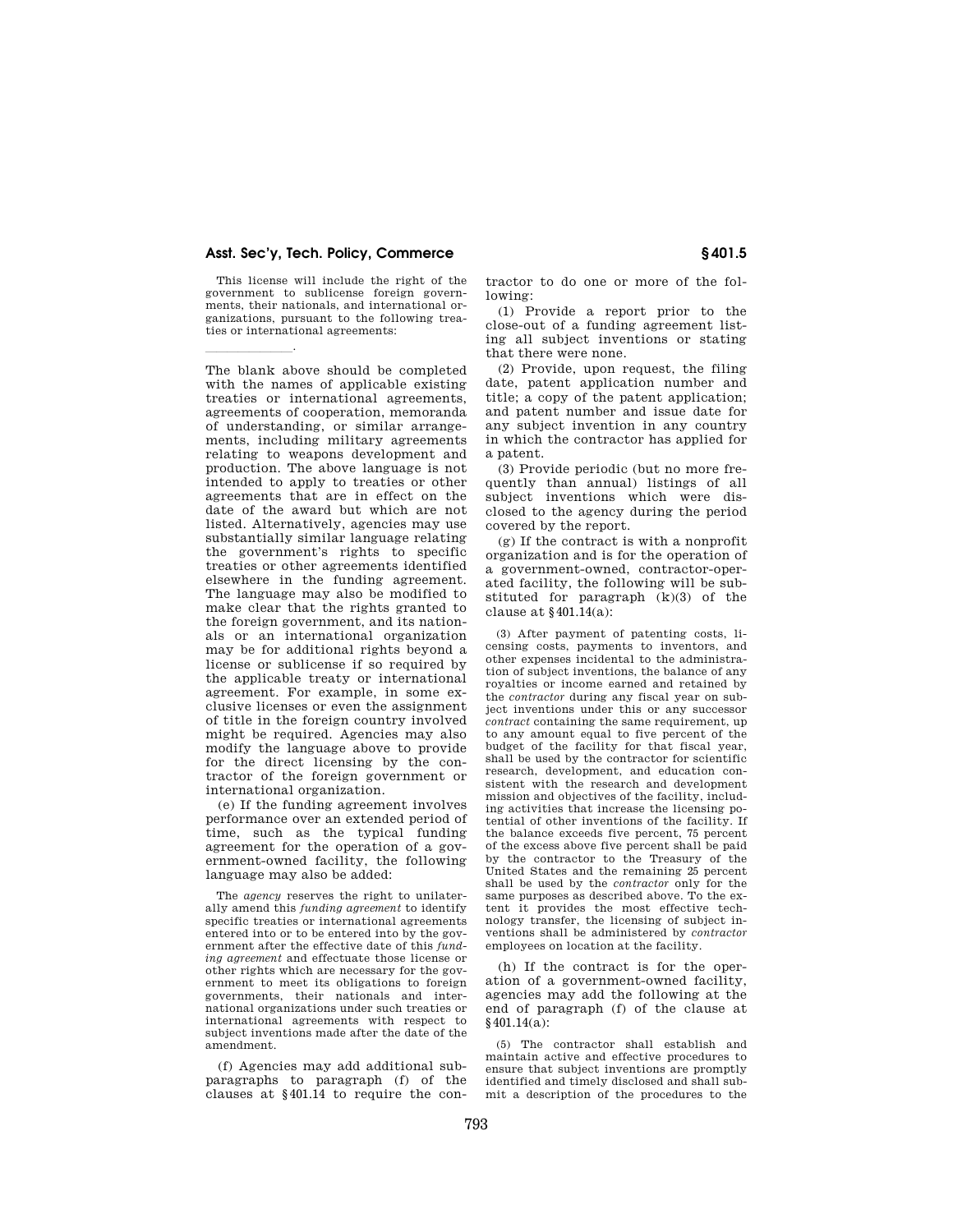*contracting officer* so that the *contracting officer* may evaluate and determine their effectiveness.

[52 FR 8554, Mar. 18, 1987, as amended at 60 FR 41812, Aug. 14, 1995]

#### **§ 401.6 Exercise of march-in rights.**

(a) The following procedures shall govern the exercise of the march-in rights of the agencies set forth in 35 U.S.C. 203 and paragraph (j) of the clause at §401.14.

(b) Whenever an agency receives information that it believes might warrant the exercise of march-in rights, before initiating any march-in proceeding, it shall notify the contractor in writing of the information and request informal written or oral comments from the contractor as well as information relevant to the matter. In the absence of any comments from the contractor within 30 days, the agency may, at its discretion, proceed with the procedures below. If a comment is received within 30 days, or later if the agency has not initiated the procedures below, then the agency shall, within 60 days after it receives the comment, either initiate the procedures below or notify the contractor, in writing, that it will not pursue march-in rights on the basis of the available information.

(c) A march-in proceeding shall be initiated by the issuance of a written notice by the agency to the contractor and its assignee or exclusive licensee as applicable and if known to the agency, stating that the agency is considering the exercise of march-in rights. The notice shall state the reasons for the proposed march-in in terms sufficient to put the contractor on notice of the facts upon which the action would be based and shall specify the field or fields of use in which the agency is considering requiring licensing. The notice shall advise the contractor (assignee or exclusive licensee) of its rights, as set forth in this section and in any supplemental agency regulations. The determination to exercise march-in rights shall be made by the head of the agency or his or her designee.

(d) Within 30 days after the receipt of the written notice of march-in, the contractor (assignee or exclusive licensee) may submit in person, in writing, or through a representative, infor-

# **§ 401.6 37 CFR Ch. IV (7–1–12 Edition)**

mation or argument in opposition to the proposed march-in, including any additional specific information which raises a genuine dispute over the material facts upon which the march-in is based. If the information presented raises a genuine dispute over the material facts, the head of the agency or designee shall undertake or refer the matter to another official for fact-finding.

(e) Fact-finding shall be conducted in accordance with the procedures established by the agency. Such procedures shall be as informal as practicable and be consistent with principles of fundamental fairness. The procedures should afford the contractor the opportunity to appear with counsel, submit documentary evidence, present witnesses and confront such persons as the agency may present. A transcribed record shall be made and shall be available at cost to the contractor upon request. The requirement for a transcribed record may be waived by mutual agreement of the contractor and the agency. Any portion of the march-in proceeding, including a fact-finding hearing that involves testimony or evidence relating to the utilization or efforts at obtaining utilization that are being made by the contractor, its assignee, or licensees shall be closed to the public, including potential licensees. In accordance with 35 U.S.C. 202(c)(5), agencies shall not disclose any such information obtained during a march-in proceeding to persons outside the government except when such release is authorized by the contractor (assignee or licensee).

(f) The official conducting the factfinding shall prepare or adopt written findings of fact and transmit them to the head of the agency or designee promptly after the conclusion of the fact-finding proceeding along with a recommended determination. A copy of the findings of fact shall be sent to the contractor (assignee or exclusive licensee) by registered or certified mail. The contractor (assignee or exclusive licensee) and agency representatives will be given 30 days to submit written arguments to the head of the agency or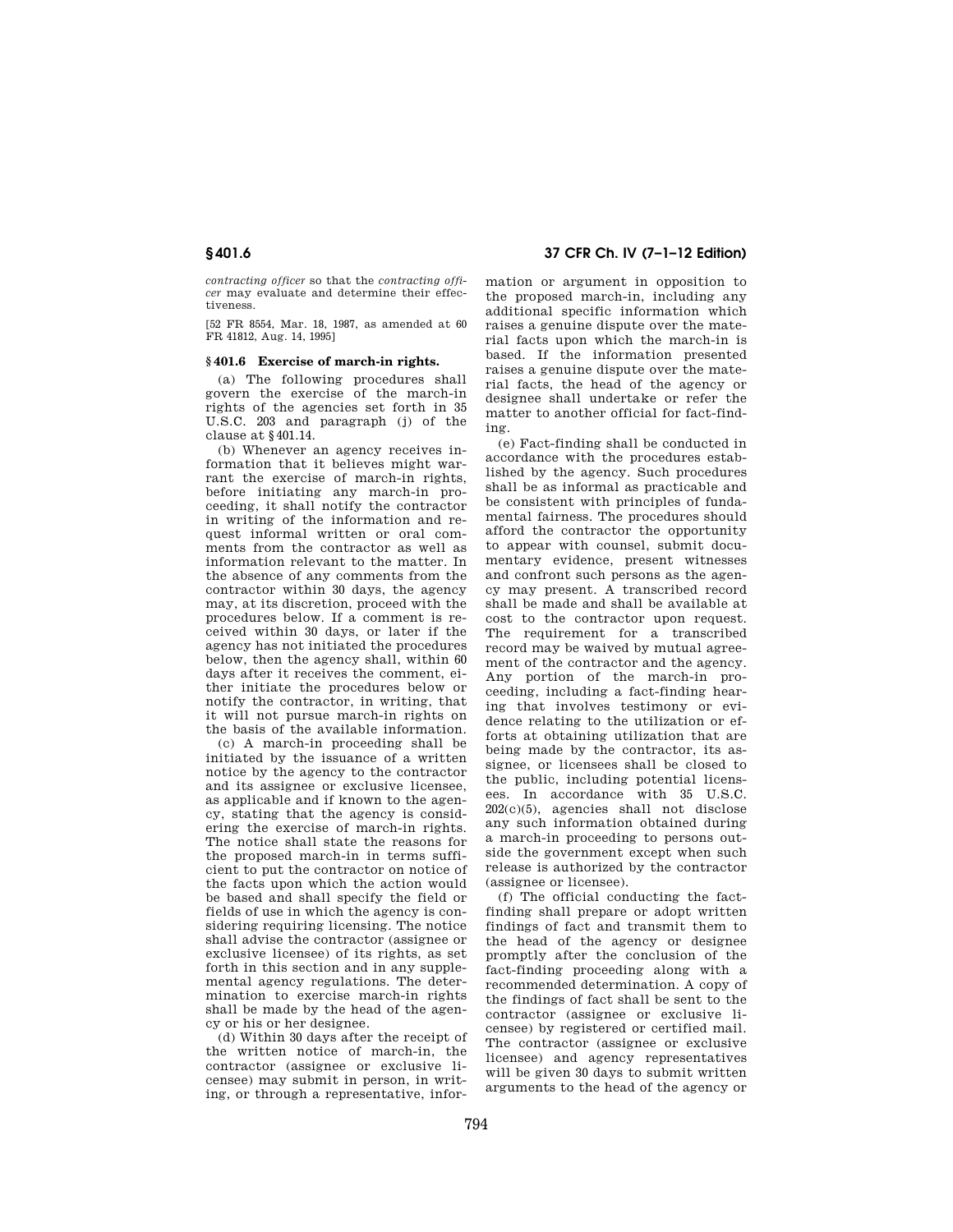designee; and, upon request by the contractor oral arguments will be held before the agency head or designee that will make the final determination.

(g) In cases in which fact-finding has been conducted, the head of the agency or designee shall base his or her determination on the facts found, together with any other information and written or oral arguments submitted by the contractor (assignee or exclusive licensee) and agency representatives, and any other information in the administrative record. The consistency of the exercise of march-in rights with the policy and objectives of 35 U.S.C. 200 shall also be considered. In cases referred for fact-finding, the head of the agency or designee may reject only those facts that have been found to be clearly erroneous, but must explicitly state the rejection and indicate the basis for the contrary finding. Written notice of the determination whether march-in rights will be exercised shall be made by the head of the agency or designee and sent to the contractor (assignee of exclusive licensee) by certified or registered mail within 90 days after the completion of fact-finding or 90 days after oral arguments, whichever is later, or the proceedings will be deemed to have been terminated and thereafter no march-in based on the facts and reasons upon which the proceeding was initiated may be exercised.

(h) An agency may, at any time, terminate a march-in proceeding if it is satisfied that it does not wish to exercise march-in rights.

(i) The procedures of this part shall also apply to the exercise of march-in rights against inventors receiving title to subject inventions under 35 U.S.C. 202(d) and, for that purpose, the term ''contractor'' as used in this section shall be deemed to include the inventor.

(j) An agency determination unfavorable to the contractor (assignee or exclusive licensee) shall be held in abeyance pending the exhaustion of appeals or petitions filed under 35 U.S.C. 203(2).

(k) For purposes of this section the term *exclusive licensee* includes a partially exclusive licensee.

(l) Agencies are authorized to issue supplemental procedures not inconsistent with this part for the conduct of march-in proceedings.

## **§ 401.7 Small business preference.**

(a) Paragraph  $(k)(4)$  of the clauses at §401.14 Implements the small business preference requirement of 35 U.S.C. 202(c)(7)(D). Contractors are expected to use efforts that are reasonable under the circumstances to attract small business licensees. They are also expected to give small business firms that meet the standard outlined in the clause a preference over other applicants for licenses. What constitutes reasonable efforts to attract small business licensees will vary with the circumstances and the nature, duration, and expense of efforts needed to bring the invention to the market. Paragraph  $(k)(4)$  is not intended, for example, to prevent nonprofit organizations from providing larger firms with a right of first refusal or other options in inventions that relate to research being supported under long-term or other arrangements with larger companies. Under such circumstances it would not be resonable to seek and to give a preference to small business licensees.

(b) Small business firms that believe a nonprofit organization is not meeting its obligations under the clause may report their concerns to the Secretary. To the extent deemed appropriate, the Secretary will undertake informal investigation of the concern, and, if appropriate, enter into discussions or negotiations with the nonprofit organization to the end of improving its efforts in meeting its obligations under the clause. However, in no event will the Secretary intervene in ongoing negotiations or contractor decisions concerning the licensing of a specific subject invention. All the above investigations, discussions, and negotiations of the Secretary will be in coordination with other interested agencies, including the Small Business Administration; and in the case of a contract for the operation of a government-owned, contractor operated research or production facility, the Secretary will coordinate with the agency responsible for the facility prior to any discussions or negotiations with the contractor.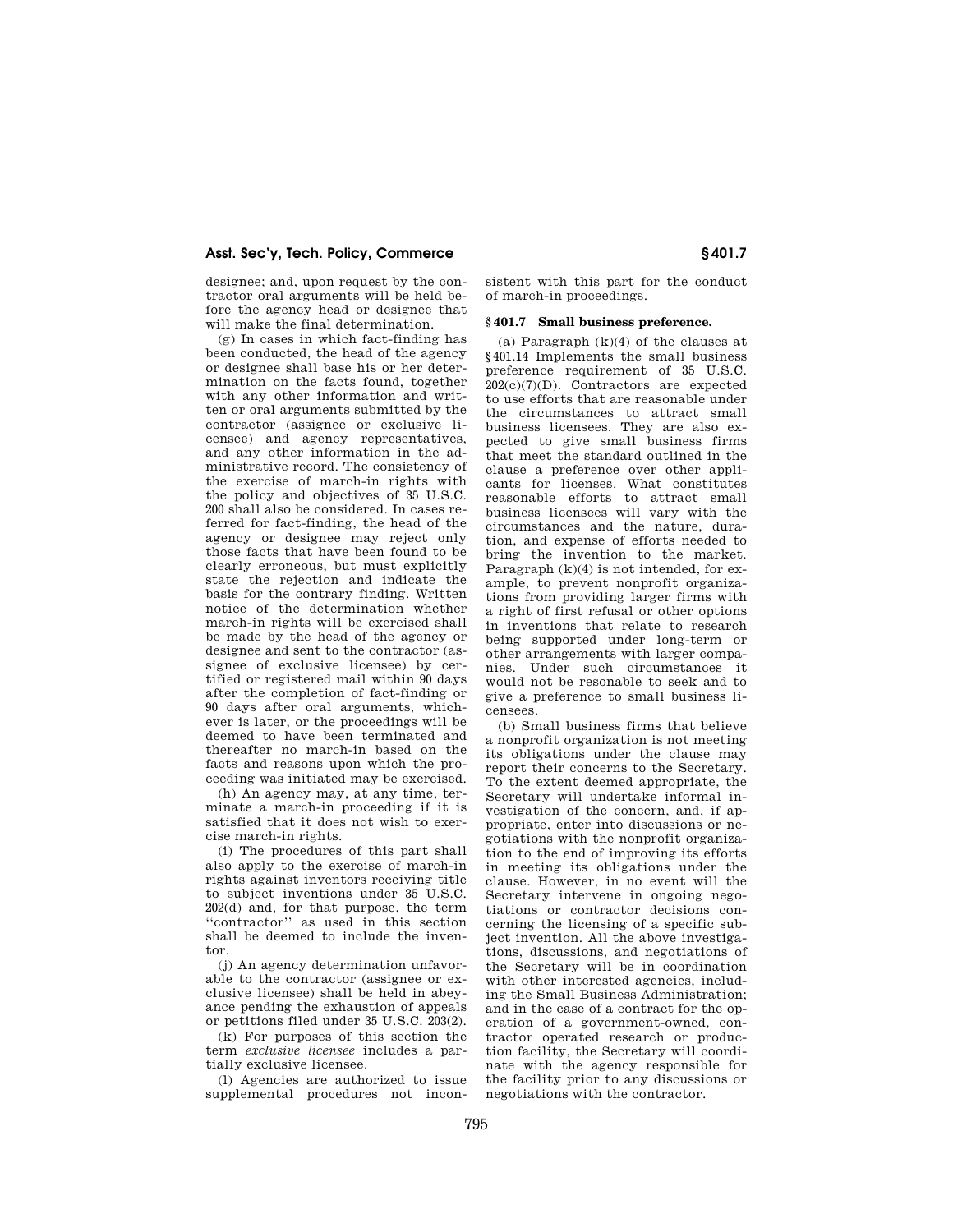### **§ 401.8 Reporting on utilization of subject inventions.**

(a) Paragraph (h) of the clauses at §401.14 and its counterpart in the clause at Attachment A to OMB Circular A–124 provides that agencies have the right to receive periodic reports from the contractor on utilization of inventions. Agencies exercising this right should accept such information, to the extent feasible, in the format that the contractor normally prepares it for its own internal purposes. The prescription of forms should be avoided. However, any forms or standard questionnaires that are adopted by an agency for this purpose must comply with the requirements of the Paperwork Reduction Act. Copies shall be sent to the Secretary.

(b) In accordance with 35 U.S.C. 202(c)(5) and the terms of the clauses at §401.14, agencies shall not disclose such information to persons outside the government. Contractors will continue to provide confidential markings to help prevent inadvertent release outside the agency.

## **§ 401.9 Retention of rights by contractor employee inventor.**

Agencies which allow an employee/ inventor of the contractor to retain rights to a subject invention made under a funding agreement with a small business firm or nonprofit organization contractor, as authorized by 35 U.S.C. 202(d), will impose upon the inventor at least those conditions that would apply to a small business firm contractor under paragraphs (d)(1) and  $(3)$ ;  $(f)(4)$ ;  $(h)$ ;  $(i)$ ; and  $(j)$  of the clause at §401.14(a).

#### **§ 401.10 Government assignment to contractor of rights in invention of government employee.**

In any case when a Federal employee is a co-inventor of any invention made under a funding agreement with a small business firm or nonprofit organization and the Federal agency employing such co-inventor transfers or reassigns the right it has acquired in the subject invention from its employee to the contractor as authorized by 35 U.S.C. 202(e), the assignment will be made subject to the same conditions as apply to the contractor under the

**§ 401.8 37 CFR Ch. IV (7–1–12 Edition)** 

patent rights clause of its funding agreement. Agencies may add additional conditions as long as they are consistent with 35 U.S.C. 201–206.

## **§ 401.11 Appeals.**

(a) As used in this section, the term *standard clause* means the clause at §401.14 of this part and the clauses previously prescribed by either OMB Circular A–124 or OMB Bulletin 81–22.

(b) The agency official initially authorized to take any of the following actions shall provide the contractor with a written statement of the basis for his or her action at the time the action is taken, including any relevant facts that were relied upon in taking the action.

(1) A refusal to grant an extension under paragraph  $(c)(4)$  of the standard clauses.

(2) A request for a conveyance of title under paragraph (d) of the standard clauses.

(3) A refusal to grant a waiver under paragraph (i) of the standard clauses.

(4) A refusal to approve an assignment under paragraph (k)(1) of the standard clauses.

(5) A refusal to grant an extension of the exclusive license period under paragraph (k)(2) of the clauses prescribed by either OMB Circular A–124 or OMB Bulletin 81–22.

(c) Each agency shall establish and publish procedures under which any of the agency actions listed in paragraph (b) of this section may be appealed to the head of the agency or designee. Review at this level shall consider both the factual and legal basis for the actions and its consistency with the policy and objectives of 35 U.S.C. 200–206.

(d) Appeals procedures established under paragraph (c) of this section shall include administrative due process procedures and standards for factfinding at least comparable to those set forth in §401.6 (e) through (g) whenever there is a dispute as to the factual basis for an agency request for a conveyance of title under paragraph (d) of the standard clause, including any dispute as to whether or not an invention is a subject invention.

(e) To the extent that any of the actions described in paragraph (b) of this section are subject to appeal under the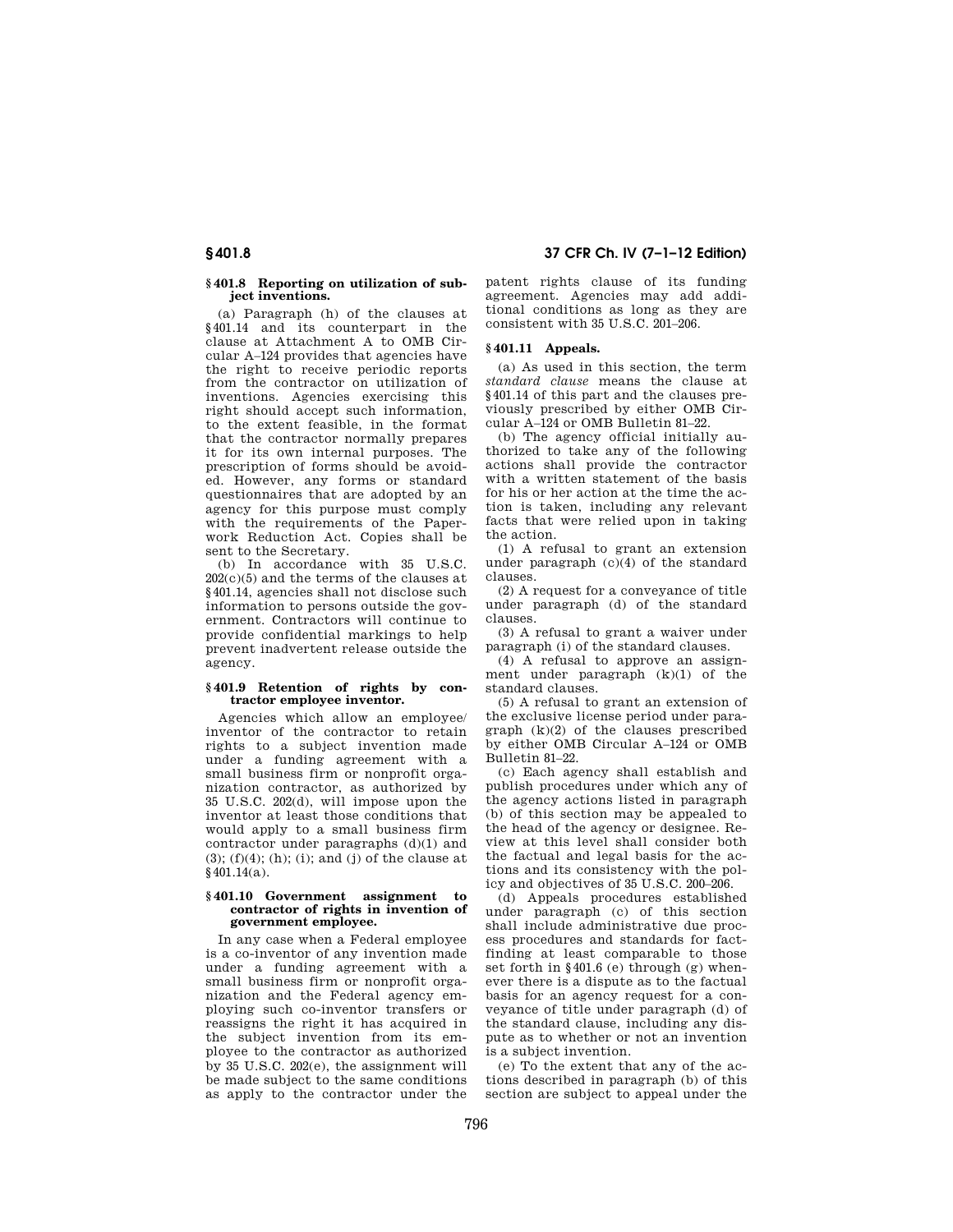Contract Dispute Act, the procedures under the Act will satisfy the requirements of paragraphs (c) and (d) of this section.

### **§ 401.12 Licensing of background patent rights to third parties.**

(a) A funding agreement with a small business firm or a domestic nonprofit organization will not contain a provision allowing a Federal agency to require the licensing to third parties of inventions owned by the contractor that are not subject inventions unless such provision has been approved by the agency head and a written justification has been signed by the agency head. Any such provision will clearly state whether the licensing may be required in connection with the practice of a subject invention, a specifically identified work object, or both. The agency head may not delegate the authority to approve such provisions or to sign the justification required for such provisions.

(b) A Federal agency will not require the licensing of third parties under any such provision unless the agency head determines that the use of the invention by others is necessary for the practice of a subject invention or for the use of a work object of the funding agreement and that such action is necessary to achieve practical application of the subject invention or work object. Any such determination will be on the record after an opportunity for an agency hearing. The contractor shall be given prompt notification of the determination by certified or registered mail. Any action commenced for judicial review of such determination shall be brought within sixty days after notification of such determination.

#### **§ 401.13 Administration of patent rights clauses.**

(a) In the event a subject invention is made under funding agreements of more than one agency, at the request of the contractor or on their own initiative the agencies shall designate one agency as responsible for administration of the rights of the government in the invention.

(b) Agencies shall promptly grant, unless there is a significant reason not to, a request by a nonprofit organiza-

tion under paragraph (k)(2) of the clauses prescribed by either OMB Circular A–124 or OMB Bulletin 81–22 inasmuch as  $35 \text{ U.S.C. } 202(c)(7)$  has since been amended to eliminate the limitation on the duration of exclusive licenses. Similarly, unless there is a significant reason not to, agencies shall promptly approve an assignment by a nonprofit organization to an organization which has as one of its primary functions the management of inventions when a request for approval has been necessitated under paragraph  $(k)(1)$  of the clauses prescribed by  $e^i$ ther OMB Circular A–124 or OMB Bulletin 81–22 because the patent management organization is engaged in or holds a substantial interest in other organizations engaged in the manfacture or sale of products or the use of processes that might utilize the invention or be in competition with embodiments of the invention. As amended, 35 U.S.C. 202(c)(7) no longer contains this limitation. The policy of this subsection should also be followed in connection with similar approvals that may be required under Institutional Patent Agreements, other patent rights clauses, or waivers that predate Chapter 18 of Title 35, United States Code.

(c) The President's Patent Policy Memorandum of February 18, 1983, states that agencies should protect the confidentiality of invention disclosure, patent applications, and utilization reports required in performance or in consequence of awards to the extent permitted by 35 U.S.C. 205 or other applicable laws. The following requirements should be followed for funding agreements covered by and predating this part 401.

(1) To the extent authorized by 35 U.S.C. 205, agencies shall not disclose to third parties pursuant to requests under the Freedom of Information Act (FOIA) any information disclosing a subject invention for a reasonable time in order for a patent application to be filed. With respect to subject inventions of contractors that are small business firms or nonprofit organizations, a reasonable time shall be the time during which an initial patent application may be filed under paragraph (c) of the standard clause found at §401.14(a) or such other clause may be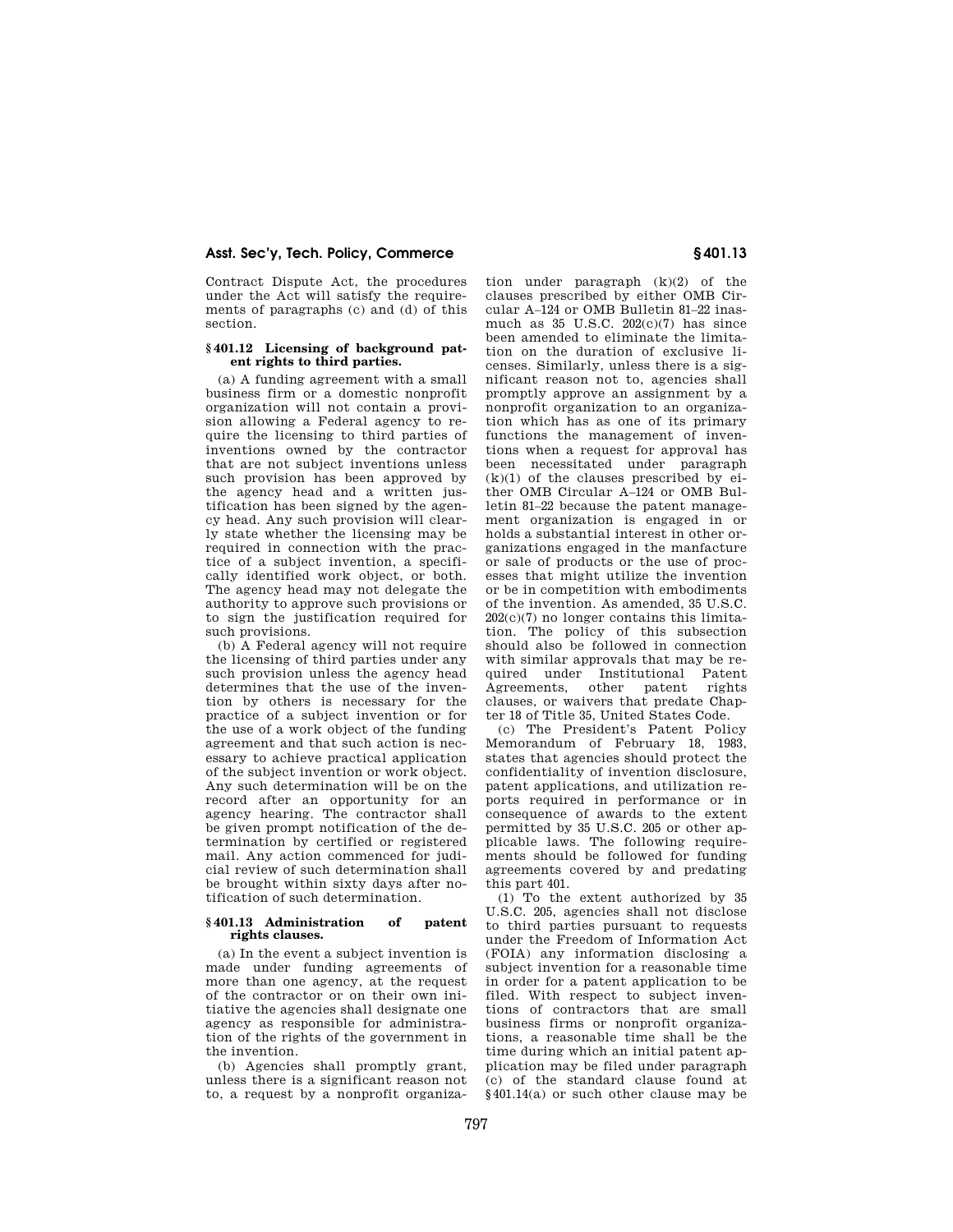used in the funding agreement. However, an agency may disclose such subject inventions under the FOIA, at its discretion, after a contractor has elected not to retain title or after the time in which the contractor is required to make an election if the contractor has not made an election within that time. Similarly, an agency may honor a FOIA request at its discretion if it finds that the same information has previously been published by the inventor, contractor, or otherwise. If the agency plans to file itself when the contractor has not elected title, it may, of course, continue to avail itself of the authority of 35 U.S.C. 205.

(2) In accordance with 35 U.S.C. 205, agencies shall not disclose or release for a period of 18 months from the filing date of the patent application to third parties pursuant to requests under the Freedom of Information Act, or otherwise, copies of any document which the agency obtained under this clause which is part of an application for patent with the U.S. Patent and Trademark Office or any foreign patent office filed by the contractor (or its assignees, licensees, or employees) on a subject invention to which the contractor has elected to retain title. This prohibition does not extend to disclosure to other government agencies or contractors of government agencies under an obligation to maintain such information in confidence.

(3) A number of agencies have policies to encourage public dissemination of the results of work supported by the agency through publication in government or other publications of technical reports of contractors or others. In recognition of the fact that such publication, if it included descriptions of a subject invention could create bars to obtaining patent protection, it is the policy of the executive branch that agencies will not include in such publication programs copies of disclosures of inventions submitted by small business firms or nonprofit organizations, pursuant to paragraph (c) of the standard clause found at §401.14(a), except that under the same circumstances under which agencies are authorized to release such information pursuant to FOIA requests under paragraph (c)(1) of

**§ 401.14 37 CFR Ch. IV (7–1–12 Edition)** 

this section, agencies may publish such disclosures.

(4) Nothing in this paragraph is intended to preclude agencies from including in the publication activities described in the first sentence of paragraph (c)(3), the publication of materials describing a subject invention to the extent such materials were provided as part of a technical report or other submission of the contractor which were submitted independently of the requirements of the patent rights provisions of the contract. However, if a small business firm or nonprofit organization notifies the agency that a particular report or other submission contains a disclosure of a subject invention to which it has elected title or may elect title, the agency shall use reasonable efforts to restrict its publication of the material for six months from date of its receipt of the report or submission or, if earlier, until the contractor has filed an initial patent application. Agencies, of course, retain the discretion to delay publication for additional periods of time.

 $(5)$  Nothing in this paragraph is intended to limit the authority of agencies provided in 35 U.S.C. 205 in circumstances not specifically described in this paragraph.

[52 FR 8554, Mar. 18, 1987, as amended at 60 FR 41812, Aug. 14, 1995]

#### **§ 401.14 Standard patent rights clauses.**

(a) The following is the standard patent rights clause to be used as specified in §401.3(a).

#### *Patent Rights (Small Business Firms and Nonprofit Organizations)*

#### (a) Definitions

(1) *Invention* means any invention or discovery which is or may be patentable or otherwise protectable under Title 35 of the United States Code, or any novel variety of plant which is or may be protected under the Plant Variety Protection Act (7 U.S.C. 2321 *et seq.*).

(2) *Subject invention* means any invention of the *contractor* conceived or first actually reduced to practice in the performance of work under this *contract,* provided that in the case of a variety of plant, the date of determination (as defined in section 41(d) of the Plant Variety Protection Act, 7 U.S.C. 2401(d))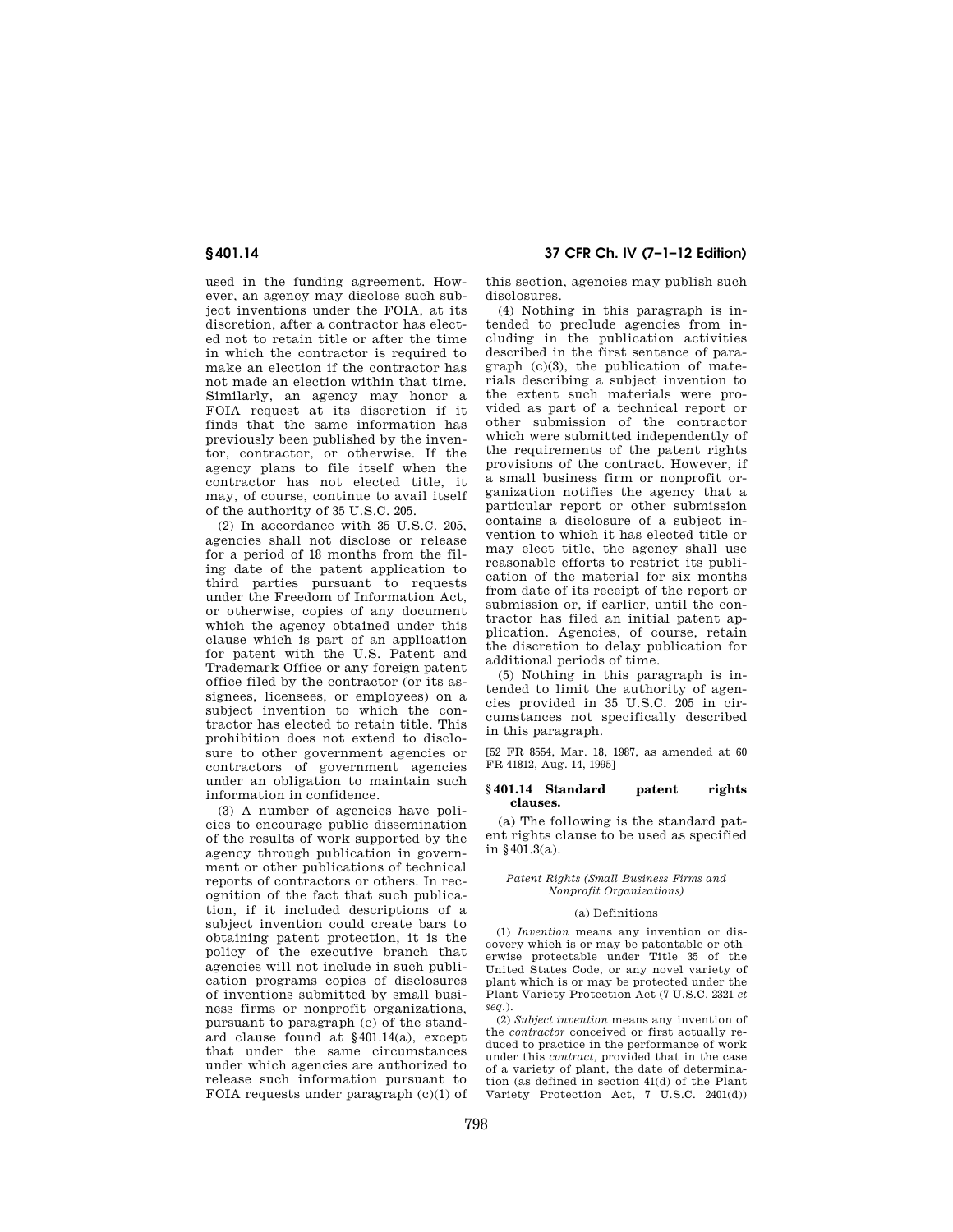must also occur during the period of *contract*  performance.

(3) *Practical Application* means to manufacture in the case of a composition or product, to practice in the case of a process or method, or to operate in the case of a machine or system; and, in each case, under such conditions as to establish that the invention is being utilized and that its benefits are, to the extent permitted by law or government regulations, available to the public on reasonable terms.

(4) *Made* when used in relation to any invention means the conception or first actual reduction to practice of such invention.

(5) *Small Business Firm* means a small business concern as defined at section 2 of Pub. L. 85–536 (15 U.S.C. 632) and implementing regulations of the Administrator of the Small Business Administration. For the purpose of this clause, the size standards for small business concerns involved in government procurement and subcontracting at 13 CFR 121.3–8 and 13 CFR 121.3–12, respectively, will be used.

(6) *Nonprofit Organization* means a university or other institution of higher education or an organization of the type described in section 501(c)(3) of the Internal Revenue Code of 1954 (26 U.S.C. 501(c) and exempt from taxation under section 501(a) of the Internal Revenue Code (25 U.S.C. 501(a)) or any nonprofit scientific or educational organization qualified under a state nonprofit organization statute.

#### (b) Allocation of Principal Rights

The *Contractor* may retain the entire right, title, and interest throughout the world to each subject invention subject to the provisions of this clause and 35 U.S.C. 203. With respect to any subject invention in which the *Contractor* retains title, the Federal government shall have a nonexclusive, nontransferable, irrevocable, paid-up license to practice or have practiced for or on behalf of the United States the subject invention throughout the world.

(c) Invention Disclosure, Election of Title and Filing of Patent Application by *Contractor* 

(1) The *contractor* will disclose each subject invention to the *Federal Agency* within two months after the inventor discloses it in writing to *contractor* personnel responsible for patent matters. The disclosure to the agency shall be in the form of a written report and shall identify the *contract* under which the invention was made and the inventor(s). It shall be sufficiently complete in technical detail to convey a clear understanding to the extent known at the time of the disclosure, of the nature, purpose, operation, and the physical, chemical, biological or electrical characteristics of the invention.

The disclosure shall also identify any publication, on sale or public use of the invention and whether a manuscript describing the invention has been submitted for publication and, if so, whether it has been accepted for publication at the time of disclosure. In addition, after disclosure to the *agency,* the *Contractor* will promptly notify the *agency* of the acceptance of any manuscript describing the invention for publication or of any on sale or public use planned by the *contractor.* 

(2) The *Contractor* will elect in writing whether or not to retain title to any such invention by notifying the *Federal agency* within two years of disclosure to the *Federal agency.* However, in any case where publication, on sale or public use has initiated the one year statutory period wherein valid patent protection can still be obtained in the United States, the period for election of title may be shortened by the *agency* to a date that is no more than 60 days prior to the end of the statutory period.

(3) The *contractor* will file its initial patent application on a subject invention to which it elects to retain title within one year after election of title or, if earlier, prior to the end of any statutory period wherein valid patent protection can be obtained in the United States after a publication, on sale, or public use. The *contractor* will file patent applications in additional countries or international patent offices within either ten months of the corresponding initial patent application or six months from the date permission is granted by the Commissioner of Patents and Trademarks to file foreign patent applications where such filing has been prohibited by a Secrecy Order.

(4) Requests for extension of the time for disclosure, election, and filing under subparagraphs (1), (2), and (3) may, at the discretion of the *agency,* be granted.

#### (d) Conditions When the Government May Obtain Title

The *contractor* will convey to the *Federal agency,* upon written request, title to any subject invention—

(1) If the *contractor* fails to disclose or elect title to the subject invention within the times specified in (c), above, or elects not to retain title; provided that the *agency* may only request title within 60 days after learning of the failure of the *contractor* to disclose or elect within the specified times.

(2) In those countries in which the *contractor* fails to file patent applications within the times specified in (c) above; provided, however, that if the *contractor* has filed a patent application in a country after the times specified in (c) above, but prior to its receipt of the written request of the *Federal agency,* the *contractor* shall continue to retain title in that country.

(3) In any country in which the *contractor*  decides not to continue the prosecution of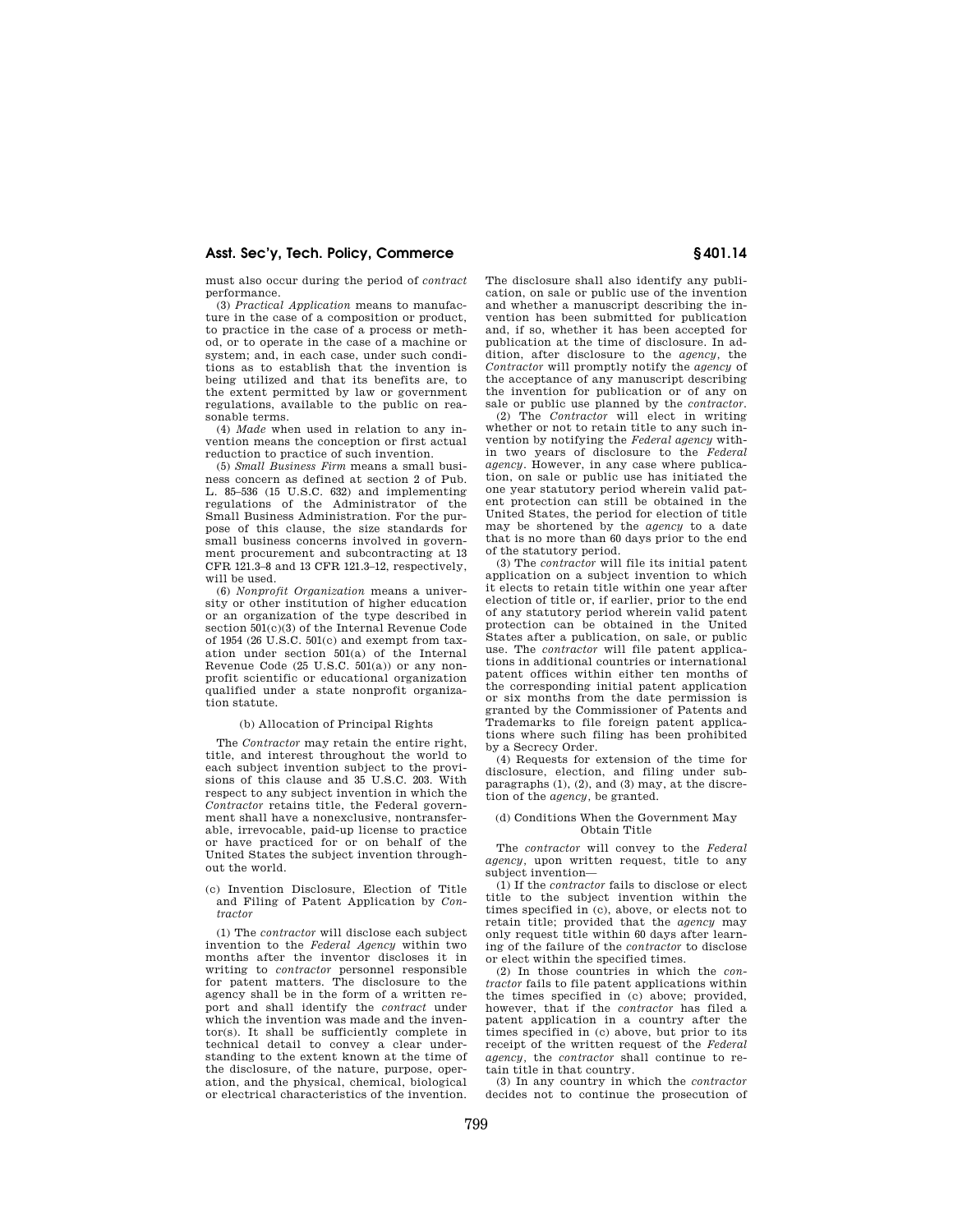any application for, to pay the maintenance fees on, or defend in reexamination or opposition proceeding on, a patent on a subject invention.

(e) Minimum Rights to *Contractor* and Protection of the *Contractor* Right to File

(1) The *contractor* will retain a nonexclusive royalty-free license throughout the world in each subject invention to which the Government obtains title, except if the *contractor* fails to disclose the invention within the times specified in (c), above. The *contractor's* license extends to its domestic subsidiary and affiliates, if any, within the corporate structure of which the *contractor* is a party and includes the right to grant sublicenses of the same scope to the extent the *contractor* was legally obligated to do so at the time the *contract* was awarded. The license is transferable only with the approval of the *Federal agency* except when transferred to the sucessor of that party of the *contractor's* business to which the invention pertains.

(2) The *contractor's* domestic license may be revoked or modified by the *funding Federal agency* to the extent necessary to achieve expeditious practical application of the subject invention pursuant to an application for an exclusive license submitted in accordance with applicable provisions at 37 CFR part 404 and *agency* licensing regulations (if any). This license will not be revoked in that field of use or the geographical areas in which the *contractor* has achieved practical application and continues to make the benefits of the invention reasonably accessible to the public. The license in any foreign country may be revoked or modified at the discretion of the *funding Federal agency*  to the extent the *contractor,* its licensees, or the domestic subsidiaries or affiliates have failed to achieve practical application in that foreign country.

(3) Before revocation or modification of the license, the *funding Federal agency* will furnish the *contractor* a written notice of its intention to revoke or modify the license, and the *contractor* will be allowed thirty days (or such other time as may be authorized by the *funding Federal agency* for good cause shown by the *contractor*) after the notice to show cause why the license should not be revoked or modified. The *contractor* has the right to appeal, in accordance with applicable regulations in 37 CFR part 404 and *agency* regulations (if any) concerning the licensing of Government-owned inventions, any decision concerning the revocation or modification of the license.

#### (f) *Contractor* Action to Protect the Government's Interest

(1) The *contractor* agrees to execute or to have executed and promptly deliver to the

# **§ 401.14 37 CFR Ch. IV (7–1–12 Edition)**

*Federal agency* all instruments necessary to (i) establish or confirm the rights the Government has throughout the world in those subject inventions to which the *contractor*  elects to retain title, and (ii) convey title to the *Federal agency* when requested under paragraph (d) above and to enable the government to obtain patent protection throughout the world in that subject invention.

(2) The *contractor* agrees to require, by written agreement, its employees, other than clerical and nontechnical employees, to disclose promptly in writing to personnel identified as responsible for the administration of patent matters and in a format suggested by the *contractor* each subject invention made under *contract* in order that the *contractor* can comply with the disclosure provisions of paragraph (c), above, and to execute all papers necessary to file patent applications on subject inventions and to establish the government's rights in the subject inventions. This disclosure format should require, as a minimum, the information required by (c)(1), above. The *contractor*  shall instruct such employees through employee agreements or other suitable educational programs on the importance of reporting inventions in sufficient time to permit the filing of patent applications prior to U.S. or foreign statutory bars.

(3) The *contractor* will notify the *Federal agency* of any decisions not to continue the prosecution of a patent application, pay maintenance fees, or defend in a reexamination or opposition proceeding on a patent, in any country, not less than thirty days before the expiration of the response period required by the relevant patent office.

(4) The *contractor* agrees to include, within the specification of any United States patent applications and any patent issuing thereon covering a subject invention, the following statement, ''This invention was made with government support under (identify the *contract*) awarded by (identify the Federal agency). The government has certain rights in the invention.''

#### (g) Subcontracts

(1) The *contractor* will include this clause, suitably modified to identify the parties, in all subcontracts, regardless of tier, for experimental, developmental or research work to be performed by a small business firm or domestic nonprofit organization. The subcontractor will retain all rights provided for the *contractor* in this clause, and the *contractor*  will not, as part of the consideration for awarding the subcontract, obtain rights in the subcontractor's subject inventions.

(2) The *contractor* will include in all other subcontracts, regardless of tier, for experimental developmental or research work the patent rights clause required by (*cite section of agency implementing regulations or FAR*).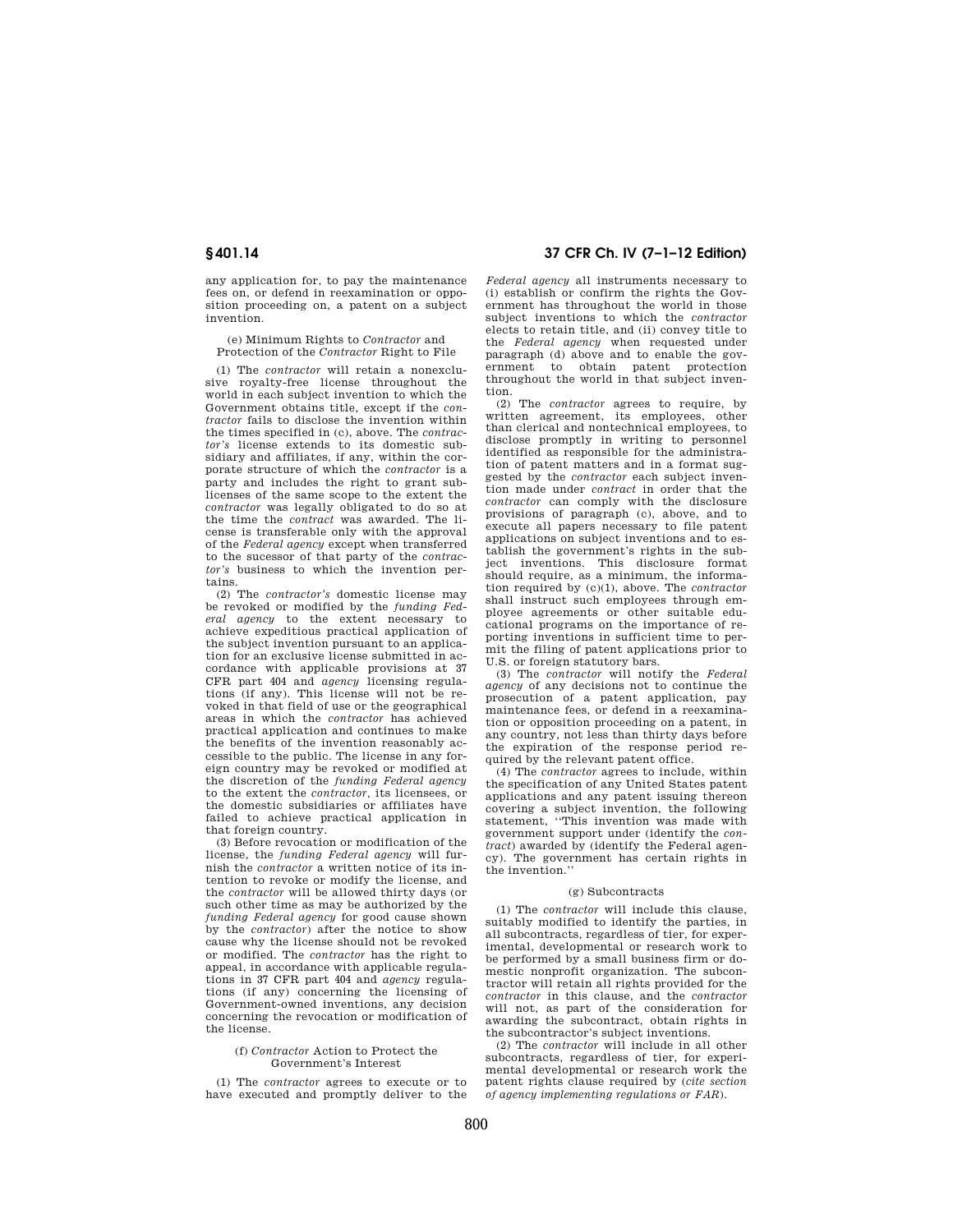(3) In the case of subcontracts, at any tier, when the prime award with the Federal agency was a contract (but not a grant or cooperative agreement), the *agency,* subcontractor, and the contractor agree that the mutual obligations of the parties created by this clause constitute a contract between the subcontractor and the Federal agency with respect to the matters covered by the clause; provided, however, that nothing in this paragraph is intended to confer any jurisdiction under the Contract Disputes Act in connection with proceedings under paragraph (j) of this clause.

## (h) Reporting on Utilization of Subject Inventions

The *Contractor* agrees to submit on request periodic reports no more frequently than annually on the utilization of a subject invention or on efforts at obtaining such utilization that are being made by the *contractor* or its licensees or assignees. Such reports shall include information regarding the status of development, date of first commerical sale or use, gross royalties received by the contractor, and such other data and information as the *agency* may reasonably specify. The *contractor* also agrees to provide additional reports as may be requested by the *agency* in connection with any march-in proceeding undertaken by the *agency* in accordance with paragraph (j) of this clause. As required by 35 U.S.C. 202(c)(5), the *agency* agrees it will not disclose such information to persons outside the government without permission of the *contractor*.

(i) Preference for United States Industry

Notwithstanding any other provision of this clause, the *contractor* agrees that neither it nor any assignee will grant to any person the exclusive right to use or sell any subject inventions in the United States unless such person agrees that any products embodying the subject invention or produced through the use of the subject invention will be manufactured substantially in the United States. However, in individual cases, the requirement for such an agreement may be waived by the *Federal agency* upon a showing by the *contractor* or its assignee that reasonable but unsuccessful efforts have been made to grant licenses on similar terms to potential licensees that would be likely to manufacture substantially in the United States or that under the circumstances domestic manufacture is not commerically feasible.

#### (j) March-in Rights

The *contractor* agrees that with respect to any subject invention in which it has acquired title, the *Federal agency* has the right in accordance with the procedures in 37 CFR 401.6 and any supplemental regulations of the *agency* to require the *contractor,* an assignee or exclusive licensee of a subject invention to grant a nonexclusive, partially exclusive, or exclusive license in any field of use to a responsible applicant or applicants, upon terms that are reasonable under the circumstances, and if the *contractor,* assignee, or exclusive licensee refuses such a request the *Federal agency* has the right to grant such a license itself if the *Federal agency* determines that:

(1) Such action is necessary because the *contractor* or assignee has not taken, or is not expected to take within a reasonable time, effective steps to achieve practical application of the subject invention in such field of use.

(2) Such action is necessary to alleviate health or safety needs which are not reasonably satisfied by the *contractor,* assignee or their licensees;

(3) Such action is necessary to meet requirements for public use specified by Federal regulations and such requirements are not reasonably satisfied by the *contractor,* assignee or licensees; or

(4) Such action is necessary because the agreement required by paragraph (i) of this clause has not been obtained or waived or because a licensee of the exclusive right to use or sell any subject invention in the United States is in breach of such agreement.

#### (k) Special Provisions for *Contracts* with Nonprofit Organizations

If the *contractor* is a nonprofit organization, it agrees that:

(1) Rights to a subject invention in the United States may not be assigned without the approval of the *Federal agency,* except where such assignment is made to an organization which has as one of its primary functions the management of inventions, provided that such assignee will be subject to the same provisions as the *contractor;* 

(2) The *contractor* will share royalties collected on a subject invention with the inventor, including Federal employee co-inventors (when the agency deems it appropriate) when the subject invention is assigned in accordance with 35 U.S.C. 202(e) and 37 CFR 401.10;

(3) The balance of any royalties or income earned by the *contractor* with respect to subject inventions, after payment of expenses (including payments to inventors) incidential to the administration of subject inventions, will be utilized for the support of scientific research or education; and

(4) It will make efforts that are reasonable under the circumstances to attract licensees of subject invention that are small business firms and that it will give a preference to a small business firm when licensing a subject invention if the *contractor* determines that the small business firm has a plan or proposal for marketing the invention which, if executed, is equally as likely to bring the invention to practical application as any plans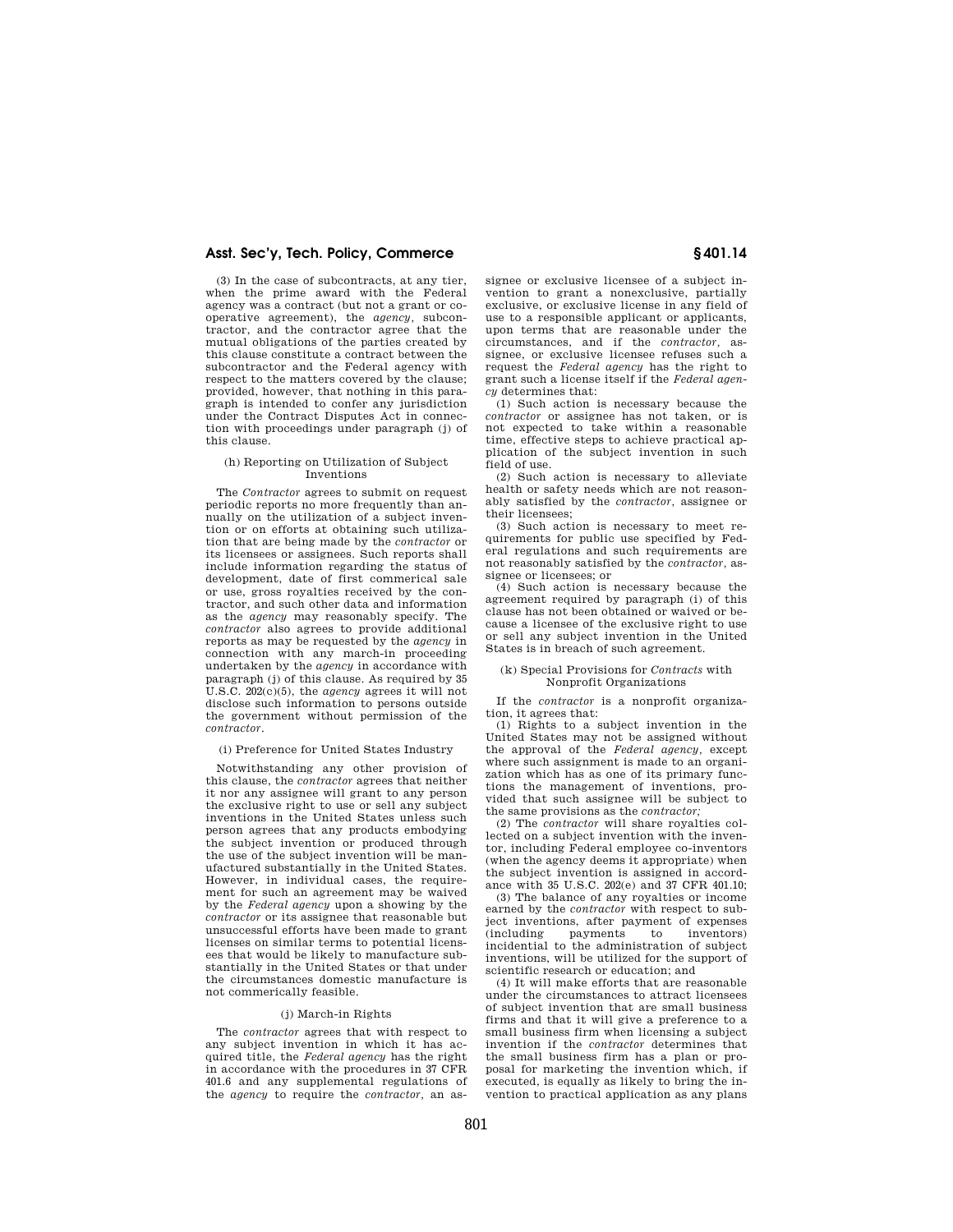or proposals from applicants that are not small business firms; provided, that the *contractor* is also satisfied that the small business firm has the capability and resources to carry out its plan or proposal. The decision whether to give a preference in any specific case will be at the discretion of the *contractor.* However, the *contractor* agrees that the Secretary may review the *contractor's* licensing program and decisions regarding small business applicants, and the *contractor*  will negotiate changes to its licensing policies, procedures, or practices with the Secretary when the Secretary's review discloses that the *contractor* could take reasonable steps to implement more effectively the requirements of this paragraph  $(k)(4)$ .

#### (l) Communication

(Complete According to Instructions at 401.5(b))

(b) When the Department of Energy (DOE) determines to use alternative provisions under §401.3(a)(4), the standard clause at §401.14(a), of this section, shall be used with the following modifications unless a substitute clause is drafted by DOE:

(1) The title of the clause shall be changed to read as follows: *Patent Rights to Nonprofit DOE Facility Operators* 

(2) Add an  $\lq (A)$ " after  $\lq (1)$ " in paragraph (c)(1) and add subparagraphs (B) and (C) to paragraph (c)(1) as follows:

(B) If the subject invention occurred under activities funded by the naval nuclear propulsion or weapons related programs of *DOE,*  then the provisions of this subparagraph (c)(1)(B) will apply in lieu of paragraphs  $(c)(2)$  and  $(3)$ . In such cases the contractor agrees to assign the government the entire right, title, and interest thereto throughout the world in and to the subject invention except to the extent that rights are retained by the contractor through a greater rights determination or under paragraph (e), below. The contractor, or an employee-inventor, with authorization of the contractor, may submit a request for greater rights at the time the invention is disclosed or within a reasonable time thereafter. *DOE* will process such a request in accordance with procedures at 37 CFR 401.15. Each determination of greater rights will be subject to paragraphs (h)–(k) of this clause and such additional conditions, if any, deemed to be appropriate by the *Department of Energy.* 

(C) At the time an invention is disclosed in accordance with  $(c)(1)(A)$  above, or within 90 days thereafter, the contractor will submit a written statement as to whether or not the invention occurred under a naval nuclear propulsion or weapons-related program of

# **§ 401.15 37 CFR Ch. IV (7–1–12 Edition)**

the *Department of Energy.* If this statement is not filed within this time, subparagraph (c)(1)(B) will apply in lieu of paragraphs (c)(2) and (3). The contractor statement will be deemed conclusive unless, within 60 days thereafter, the Contracting Officer disagrees in writing, in which case the determination of the Contracting Officer will be deemed conclusive unless the contractor files a claim under the Contract Disputes Act within 60 days after the Contracting Officer's determination. Pending resolution of the matter, the invention will be subject to subpara $graph (c)(1)(B)$ .

(3) Paragraph (k)(3) of the clause will be modified as prescribed at  $§401.5(g)$ .

(c) As prescribed in §401.3, replace (b) of the basic clause with the following paragraphs (1) and (2):

(b) Allocation of principal rights. (1) The Contractor may retain the entire right, title, and interest throughout the world to each subject invention subject to the provisions of this clause, including (2) below, and 35 U.S.C. 203. With respect to any subject invention in which the Contractor retains title, the Federal Government shall have a nonexclusive, nontransferable, irrevocable, paid-up license to practice or have practiced for or on behalf of the United States the subject invention throughout the world.

(2) If the Contractor performs services at a Government owned and operated laboratory or at a Government owned and contractor operated laboratory directed by the Government to fulfill the Government's obligations under a Cooperative Research and Development Agreement (CRADA) authorized by 15 U.S.C. 3710a, the Government may require the Contractor to negotiate an agreement with the CRADA collaborating party or parties regarding the allocation of rights to any subject invention the Contractor makes, solely or jointly, under the CRADA. The agreement shall be negotiated prior to the Contractor undertaking the CRADA work or, with the permission of the Government. upon the identification of a subject invention. In the absence of such an agreement, the Contractor agrees to grant the collaborating party or parties an option for a license in its inventions of the same scope and terms set forth in the CRADA for inventions made by the Government.

[52 FR 8554, Mar. 18, 1987, as amended at 69 FR 17301, Apr. 2, 2004]

### **§ 401.15 Deferred determinations.**

(a) This section applies to requests for greater rights in subject inventions made by contractors when deferred determination provisions were included in the funding agreement because one